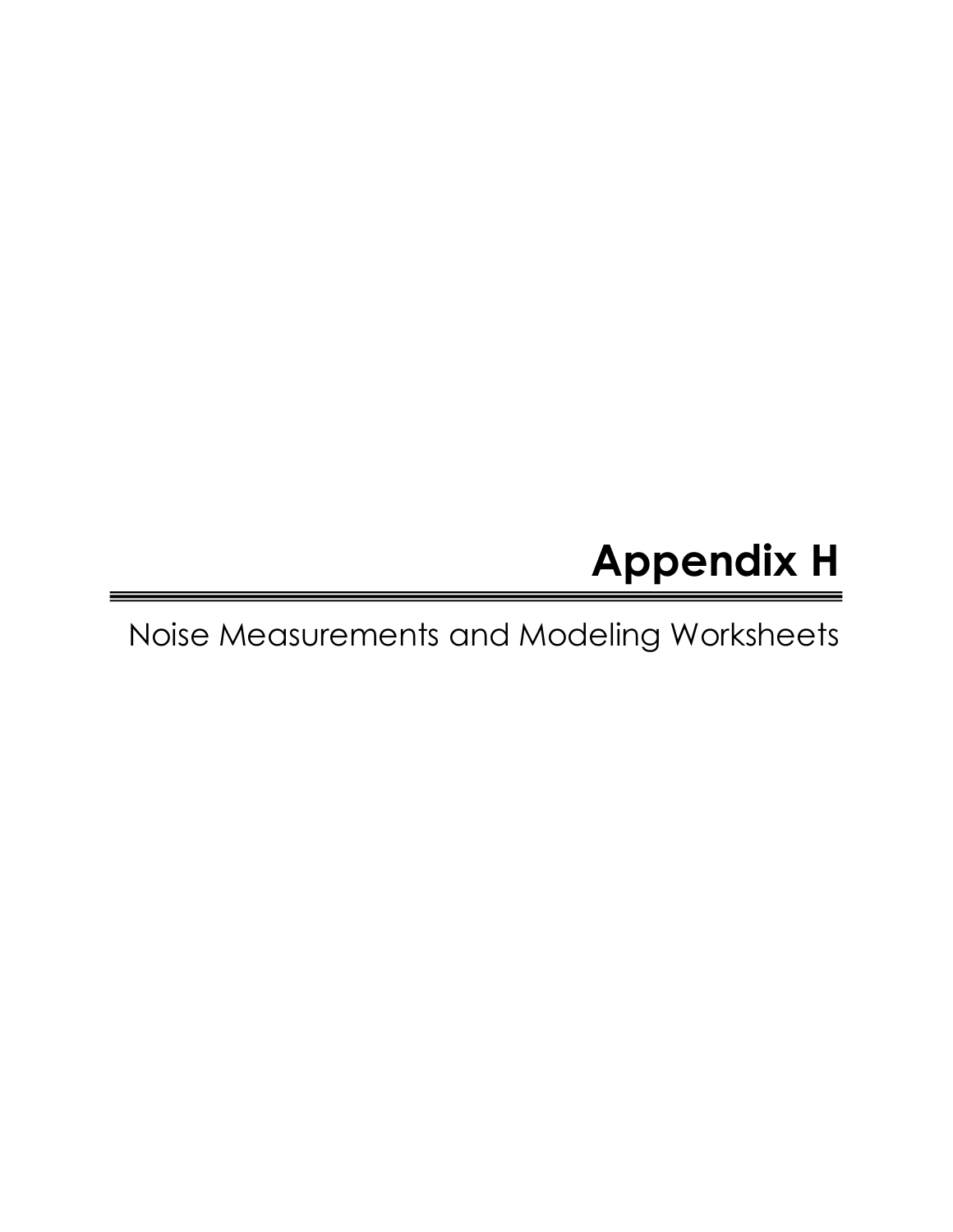### **Project Number:** 180244 **Project Name:** Bridge Point South Bay VII **Scenario:** Existing

### **Background Information**

| <b>Model Description:</b>             |                         |         |        | FHWA Highway Noise Prediction Model (FHWA-RD-77-108) with California Vehicle Noise (CALVENO) Emission Levels. |
|---------------------------------------|-------------------------|---------|--------|---------------------------------------------------------------------------------------------------------------|
| Source of Traffic Volumes:            | Traffic Impact Analysis |         |        |                                                                                                               |
| <b>Community Noise Descriptor:</b>    | $L_{dn}$ :              | CNEL:   | X      |                                                                                                               |
|                                       |                         |         |        |                                                                                                               |
| Assumed 24-Hour Traffic Distribution: | Dav                     | Evening | Night  |                                                                                                               |
| <b>Total ADT Volumes</b>              | 77.50%                  | 12.90%  | 9.60%  |                                                                                                               |
| <b>Medium-Duty Trucks</b>             | 84.80%                  | 4.90%   | 10.30% |                                                                                                               |
| <b>Heavy-Duty Trucks</b>              | 86.50%                  | 2.70%   | 10.80% |                                                                                                               |

|                              |       |        |        | Design |        |        | Vehicle Mix |          | Distance from Centerline of Roadway |     |                            |                         |             |
|------------------------------|-------|--------|--------|--------|--------|--------|-------------|----------|-------------------------------------|-----|----------------------------|-------------------------|-------------|
| <b>Analysis Condition</b>    |       | Median | ADT    | Speed  | Alpha  | Medium | Heavy       | CNEL at  |                                     |     | <b>Distance to Contour</b> |                         | Calc        |
| Roadway, Segment             | Lanes | Width  | Volume | (mph)  | Factor | Trucks | Trucks      | 100 Feet | 70 CNEL                             |     |                            | 65 CNEL 60 CNEL 55 CNEL | <b>Dist</b> |
| Sepulveda Boulevard          |       |        |        |        |        |        |             |          |                                     |     |                            |                         |             |
| West of Western Avenue       | 6     | 14     | 48,733 | 40     | 0.5    | l.8%   | 0.7%        | 67.5     | 68                                  | 147 | 317                        | 683                     | 100         |
| East of Western Avenue       | 6     | 14     | 53,911 | 40     | 0.5    | 1.8%   | 0.7%        | 68.0     | 73                                  | 157 | 339                        | 731                     | 100         |
| West of Halldale Avenue      | 6     | 14     | 53,189 | 40     | 0.5    | 1.8%   | 0.7%        | 67.9     | 72                                  | 156 | 336                        | 724                     | 100         |
| West of Normandie Avenue     | 6     | 16     | 53,715 | 40     | 0.5    | l.8%   | 0.7%        | 68.0     | 73                                  | 158 | 340                        | 732                     | 100         |
| East of Normandie Avenue     | 6     | 14     | 55,247 | 40     | 0.5    | $.8\%$ | 0.7%        | 68.1     | 74                                  | 160 | 345                        | 743                     | 100         |
| Western Avenue               |       |        |        |        |        |        |             |          |                                     |     |                            |                         |             |
| North of Sepulveda Boulevard | 6     | 15     | 32,085 | 40     | 0.5    | 1.8%   | 0.7%        | 65.7     | $\overline{\phantom{a}}$            | 112 | 240                        | 518                     | 100         |
| South of Sepulveda Boulevard | 6     | 15     | 34,846 | 40     | 0.5    | l.8%   | 0.7%        | 66.1     | $\overline{\phantom{a}}$            | 118 | 254                        | 547                     | 100         |
| Normandie Avenue             |       |        |        |        |        |        |             |          |                                     |     |                            |                         |             |
| North of Sepulveda Boulevard | 4     | 10     | 19,243 | 40     | 0.5    | l.8%   | 0.7%        | 63.2     | $\overline{\phantom{a}}$            | 76  | 163                        | 351                     | 100         |
| South of Sepulveda Boulevard | 4     | 10     | 18,410 | 45     | 0.5    | l.8%   | 0.7%        | 64.2     | $\overline{\phantom{0}}$            | 88  | 190                        | 410                     | 100         |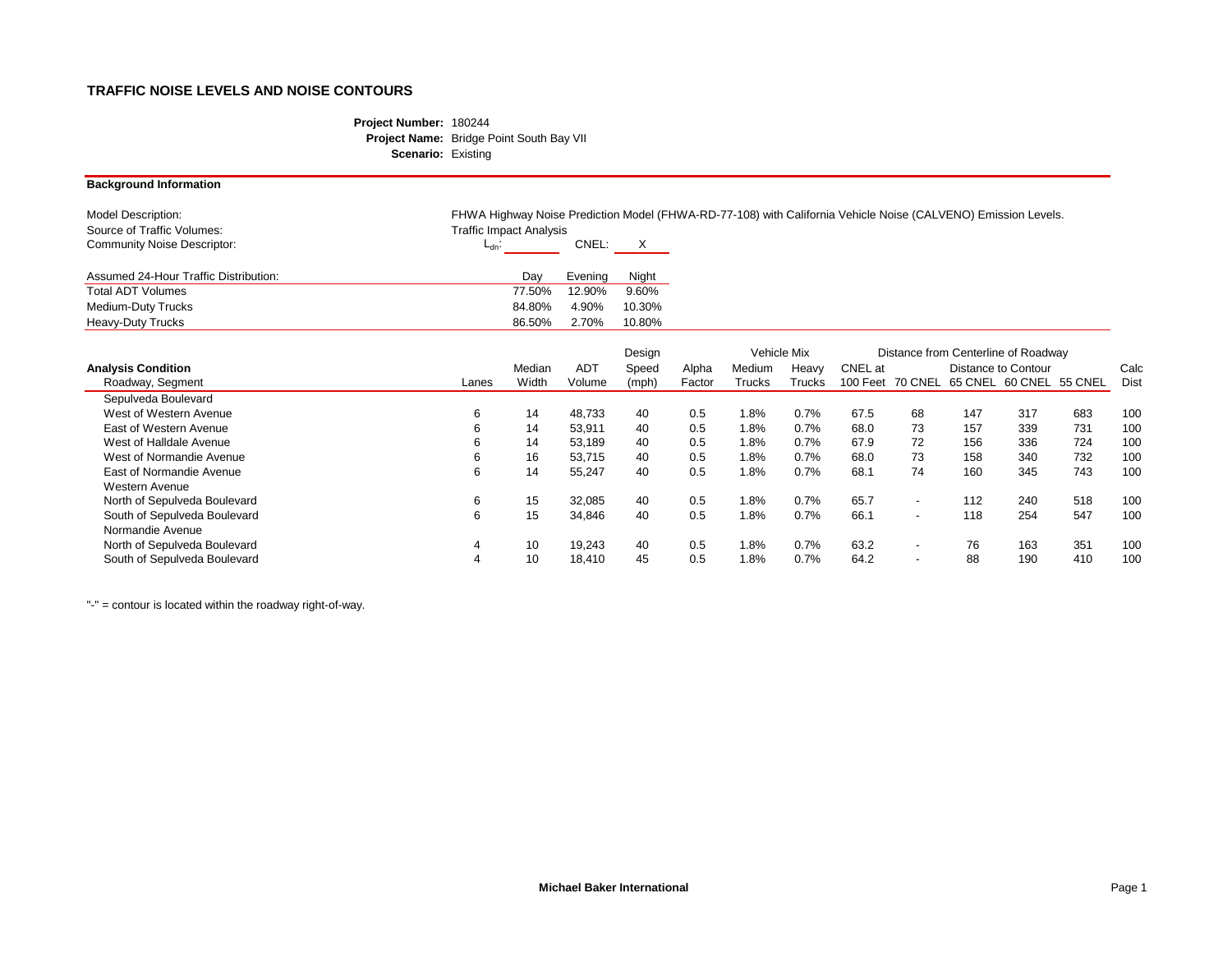### **Project Number:** 180244 **Project Name:** Bridge Point South Bay VII **Scenario:** Existing+Project

### **Background Information**

| <b>Model Description:</b>                    |                                |         |        | FHWA Highway Noise Prediction Model (FHWA-RD-77-108) with California Vehicle Noise (CALVENO) Emission Levels. |
|----------------------------------------------|--------------------------------|---------|--------|---------------------------------------------------------------------------------------------------------------|
| Source of Traffic Volumes:                   | <b>Traffic Impact Analysis</b> |         |        |                                                                                                               |
| <b>Community Noise Descriptor:</b>           | $L_{dn}$ :                     | CNEL:   |        |                                                                                                               |
|                                              |                                |         |        |                                                                                                               |
| <b>Assumed 24-Hour Traffic Distribution:</b> | Dav                            | Evening | Night  |                                                                                                               |
| <b>Total ADT Volumes</b>                     | 77.50%                         | 12.90%  | 9.60%  |                                                                                                               |
| <b>Medium-Duty Trucks</b>                    | 84.80%                         | 4.90%   | 10.30% |                                                                                                               |
| <b>Heavy-Duty Trucks</b>                     | 86.50%                         | 2.70%   | 10.80% |                                                                                                               |

|                              |       |        |        | Design |        | Vehicle Mix   |               |          |                          | Distance from Centerline of Roadway |                            |     |      |
|------------------------------|-------|--------|--------|--------|--------|---------------|---------------|----------|--------------------------|-------------------------------------|----------------------------|-----|------|
| <b>Analysis Condition</b>    |       | Median | ADT    | Speed  | Alpha  | Medium        | Heavy         | CNEL at  |                          |                                     | <b>Distance to Contour</b> |     | Calc |
| Roadway, Segment             | Lanes | Width  | Volume | (mph)  | Factor | <b>Trucks</b> | <b>Trucks</b> | 100 Feet | 70 CNEL                  | 65 CNEL 60 CNEL 55 CNEL             |                            |     | Dist |
| Sepulveda Boulevard          |       |        |        |        |        |               |               |          |                          |                                     |                            |     |      |
| West of Western Avenue       | 6     | 14     | 48,837 | 40     | 0.5    | 1.8%          | 0.7%          | 67.5     | 68                       | 147                                 | 317                        | 684 | 100  |
| East of Western Avenue       | 6     | 14     | 54,124 | 40     | 0.5    | 1.8%          | 0.7%          | 68.0     | 73                       | 158                                 | 340                        | 733 | 100  |
| West of Halldale Avenue      | 6     | 14     | 53,402 | 40     | 0.5    | 1.8%          | 0.7%          | 67.9     | 73                       | 156                                 | 337                        | 726 | 100  |
| West of Normandie Avenue     | 6     | 16     | 54,597 | 40     | 0.5    | 1.8%          | 0.7%          | 68.0     | 74                       | 159                                 | 343                        | 740 | 100  |
| East of Normandie Avenue     | 6     | 14     | 56,032 | 40     | 0.5    | 1.8%          | 0.7%          | 68.1     | 75                       | 162                                 | 348                        | 750 | 100  |
| Western Avenue               |       |        |        |        |        |               |               |          |                          |                                     |                            |     |      |
| North of Sepulveda Boulevard | 6     | 15     | 32,140 | 40     | 0.5    | 1.8%          | 0.7%          | 65.7     | $\sim$                   | 112                                 | 241                        | 519 | 100  |
| South of Sepulveda Boulevard | 6     | 15     | 34,901 | 40     | 0.5    | 1.8%          | 0.7%          | 66.1     | $\sim$                   | 118                                 | 254                        | 548 | 100  |
| Normandie Avenue             |       |        |        |        |        |               |               |          |                          |                                     |                            |     |      |
| North of Sepulveda Boulevard | 4     | 10     | 19,292 | 40     | 0.5    | 1.8%          | 0.7%          | 63.2     | $\overline{\phantom{a}}$ | 76                                  | 163                        | 352 | 100  |
| South of Sepulveda Boulevard | 4     | 10     | 18,459 | 45     | 0.5    | 1.8%          | 0.7%          | 64.2     | ۰                        | 88                                  | 190                        | 410 | 100  |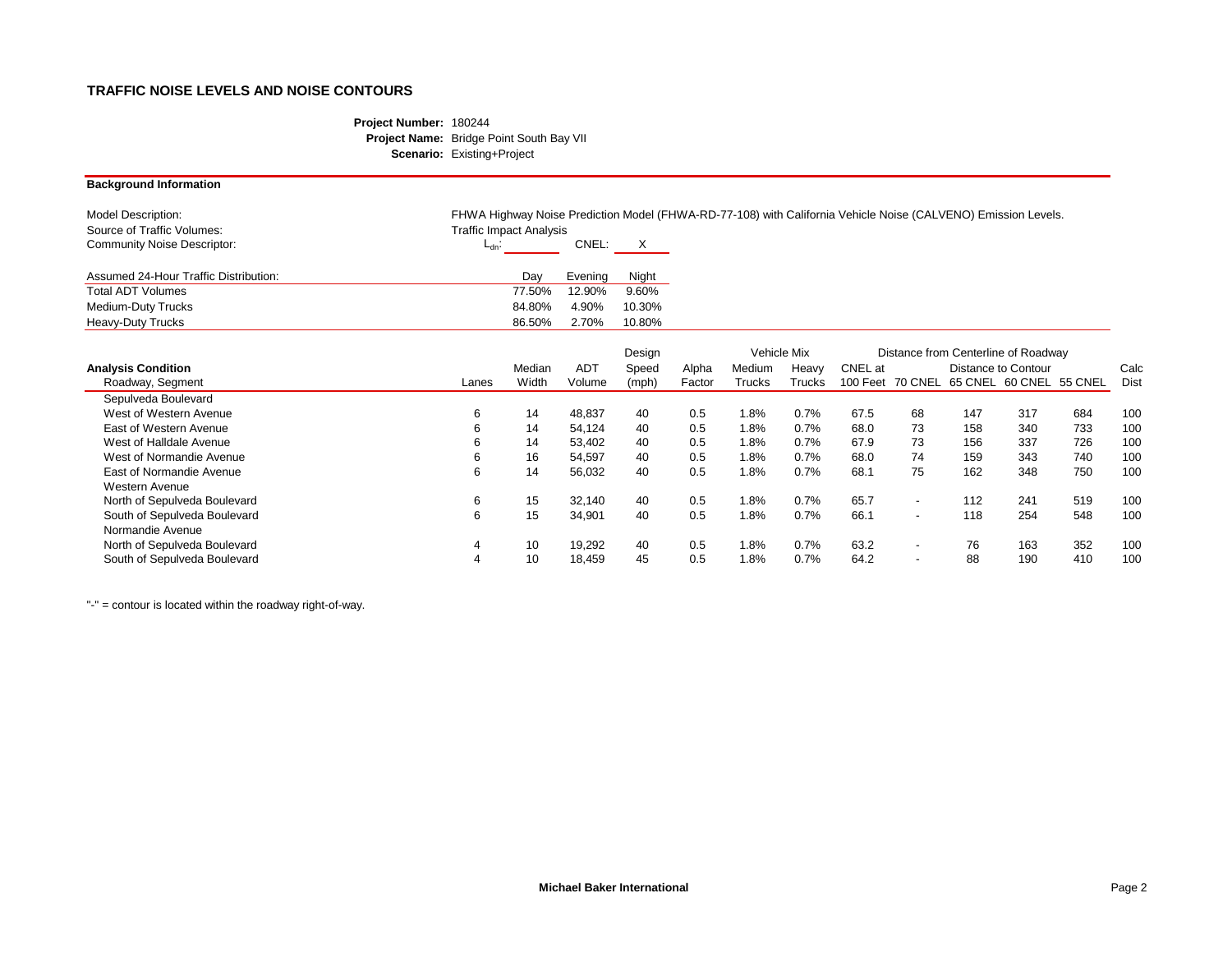### **Project Number:** 180244 **Project Name:** Bridge Point South Bay VII **Scenario:** 2022

| <b>Background Information</b>                           |                                |         |              |                                                                                                               |
|---------------------------------------------------------|--------------------------------|---------|--------------|---------------------------------------------------------------------------------------------------------------|
| <b>Model Description:</b><br>Source of Traffic Volumes: | <b>Traffic Impact Analysis</b> |         |              | FHWA Highway Noise Prediction Model (FHWA-RD-77-108) with California Vehicle Noise (CALVENO) Emission Levels. |
| <b>Community Noise Descriptor:</b>                      | $L_{dn}$ :                     | CNEL:   | $\mathsf{X}$ |                                                                                                               |
| Assumed 24-Hour Traffic Distribution:                   | Dav                            | Evening | Night        |                                                                                                               |
| Total ADT Volumes                                       | 77.50%                         | 12.90%  | 9.60%        |                                                                                                               |
| Medium-Duty Trucks                                      | 84.80%                         | 4.90%   | 10.30%       |                                                                                                               |
| Heavy-Duty Trucks                                       | 86.50%                         | 2.70%   | 10.80%       |                                                                                                               |

|                              |       |                 |            | Design |        |         | Vehicle Mix   |         |                          |         | Distance from Centerline of Roadway |         |      |
|------------------------------|-------|-----------------|------------|--------|--------|---------|---------------|---------|--------------------------|---------|-------------------------------------|---------|------|
| <b>Analysis Condition</b>    |       | Median          | <b>ADT</b> | Speed  | Alpha  | Medium  | Heavy         | CNEL at |                          |         | Distance to Contour                 |         | Calc |
| Roadway, Segment             | Lanes | Width           | Volume     | (mph)  | Factor | Trucks  | <b>Trucks</b> |         | 100 Feet 70 CNEL         | 65 CNEL | 60 CNEL                             | 55 CNEL | Dist |
| Sepulveda Boulevard          |       |                 |            |        |        |         |               |         |                          |         |                                     |         |      |
| West of Western Avenue       | 6     | 14              | 49,713     | 40     | 0.5    | 1.8%    | 0.7%          | 67.6    | 69                       | 149     | 321                                 | 692     | 100  |
| East of Western Avenue       | 6     | 14              | 54,994     | 40     | 0.5    | 1.8%    | 0.7%          | 68.0    | 74                       | 160     | 344                                 | 740     | 100  |
| West of Halldale Avenue      | 6     | 14              | 54,258     | 40     | 0.5    | $1.8\%$ | 0.7%          | 68.0    | 73                       | 158     | 341                                 | 734     | 100  |
| West of Normandie Avenue     | 6     | 16              | 54,795     | 40     | 0.5    | 1.8%    | 0.7%          | 68.1    | 74                       | 160     | 344                                 | 742     | 100  |
| East of Normandie Avenue     | 6     | 14              | 56,358     | 40     | 0.5    | 1.8%    | 0.7%          | 68.1    | 75                       | 162     | 349                                 | 753     | 100  |
| Western Avenue               |       |                 |            |        |        |         |               |         |                          |         |                                     |         |      |
| North of Sepulveda Boulevard | 6     | 15              | 32,729     | 40     | 0.5    | $1.8\%$ | 0.7%          | 65.8    | $\overline{\phantom{a}}$ | 113     | 244                                 | 525     | 100  |
| South of Sepulveda Boulevard | 6     | 15 <sub>1</sub> | 35,547     | 40     | 0.5    | 1.8%    | 0.7%          | 66.2    | $\overline{\phantom{a}}$ | 120     | 257                                 | 555     | 100  |
| Normandie Avenue             |       |                 |            |        |        |         |               |         |                          |         |                                     |         |      |
| North of Sepulveda Boulevard | 4     | 10              | 19,629     | 40     | 0.5    | 1.8%    | 0.7%          | 63.3    | $\overline{\phantom{a}}$ | 77      | 165                                 | 356     | 100  |
| South of Sepulveda Boulevard | 4     | 10              | 18,780     | 45     | 0.5    | 1.8%    | 0.7%          | 64.3    | -                        | 89      | 193                                 | 415     | 100  |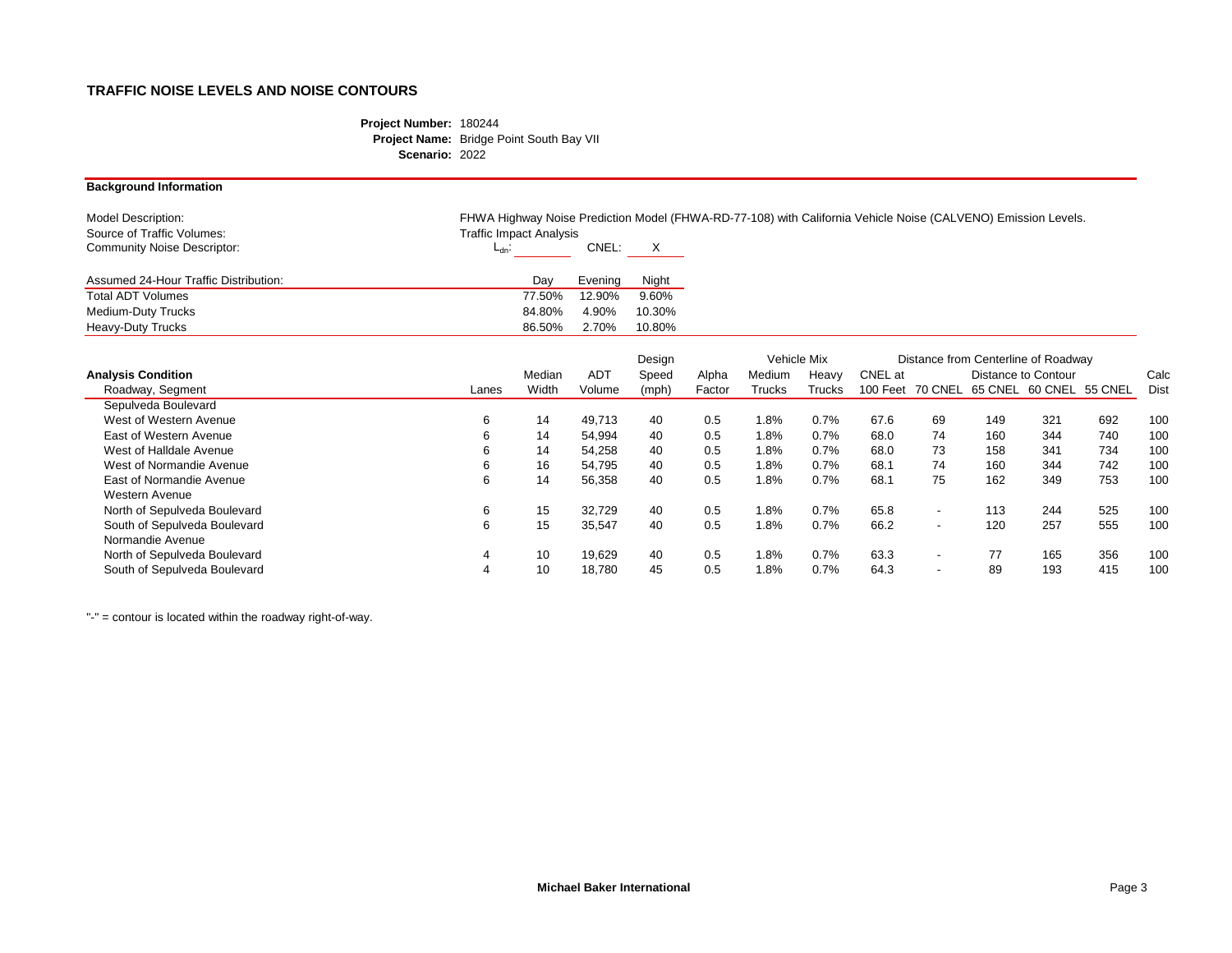### **Project Number:** 180244 **Project Name:** Bridge Point South Bay VII **Scenario:** 2022+Project

### **Background Information**

| <b>Model Description:</b>             |                                |         |        | FHWA Highway Noise Prediction Model (FHWA-RD-77-108) with California Vehicle Noise (CALVENO) Emission Levels. |
|---------------------------------------|--------------------------------|---------|--------|---------------------------------------------------------------------------------------------------------------|
| Source of Traffic Volumes:            | <b>Traffic Impact Analysis</b> |         |        |                                                                                                               |
| <b>Community Noise Descriptor:</b>    | Lan.                           | CNEL:   | X.     |                                                                                                               |
|                                       |                                |         |        |                                                                                                               |
| Assumed 24-Hour Traffic Distribution: | Day                            | Evening | Night  |                                                                                                               |
| <b>Total ADT Volumes</b>              | 77.50%                         | 12.90%  | 9.60%  |                                                                                                               |
| <b>Medium-Duty Trucks</b>             | 84.80%                         | 4.90%   | 10.30% |                                                                                                               |
|                                       |                                |         |        |                                                                                                               |

|                              |       |        |            | Design |        | <b>Vehicle Mix</b> |        |         |                          | Distance from Centerline of Roadway |                            |     |      |
|------------------------------|-------|--------|------------|--------|--------|--------------------|--------|---------|--------------------------|-------------------------------------|----------------------------|-----|------|
| <b>Analysis Condition</b>    |       | Median | <b>ADT</b> | Speed  | Alpha  | Medium             | Heavy  | CNEL at |                          |                                     | <b>Distance to Contour</b> |     | Calc |
| Roadway, Segment             | Lanes | Width  | Volume     | (mph)  | Factor | Trucks             | Trucks |         | 100 Feet 70 CNEL         | 65 CNEL 60 CNEL 55 CNEL             |                            |     | Dist |
| Sepulveda Boulevard          |       |        |            |        |        |                    |        |         |                          |                                     |                            |     |      |
| West of Western Avenue       | 6     | 14     | 49,817     | 40     | 0.5    | $.8\%$             | 0.7%   | 67.6    | 69                       | 149                                 | 322                        | 693 | 100  |
| East of Western Avenue       | 6     | 14     | 55,207     | 40     | 0.5    | 8% l               | 0.7%   | 68.7    | 74                       | 160                                 | 345                        | 742 | 100  |
| West of Halldale Avenue      | 6     | 14     | 54,471     | 40     | 0.5    | l.8%               | 0.7%   | 68.0    | 74                       | 158                                 | 341                        | 736 | 100  |
| West of Normandie Avenue     | 6     | 16     | 55,677     | 40     | 0.5    | l.8%               | 0.7%   | 68.7    | 75                       | 162                                 | 348                        | 750 | 100  |
| East of Normandie Avenue     | 6     | 14     | 57,143     | 40     | 0.5    | $.8\%$             | 0.7%   | 68.2    | 76                       | 164                                 | 353                        | 760 | 100  |
| Western Avenue               |       |        |            |        |        |                    |        |         |                          |                                     |                            |     |      |
| North of Sepulveda Boulevard | 6     | 15     | 32,784     | 40     | 0.5    | $.8\%$             | 0.7%   | 65.8    | $\sim$                   | 113                                 | 244                        | 526 | 100  |
| South of Sepulveda Boulevard | 6     | 15     | 35,602     | 40     | 0.5    | $.8\%$             | 0.7%   | 66.2    | $\blacksquare$           | 120                                 | 258                        | 555 | 100  |
| Normandie Avenue             |       |        |            |        |        |                    |        |         |                          |                                     |                            |     |      |
| North of Sepulveda Boulevard | 4     | 10     | 19,678     | 40     | 0.5    | $.8\%$             | 0.7%   | 63.3    | $\overline{\phantom{a}}$ | 77                                  | 165                        | 356 | 100  |
| South of Sepulveda Boulevard | 4     | 10     | 18,829     | 45     | 0.5    | $.8\%$             | 0.7%   | 64.3    | $\blacksquare$           | 90                                  | 193                        | 416 | 100  |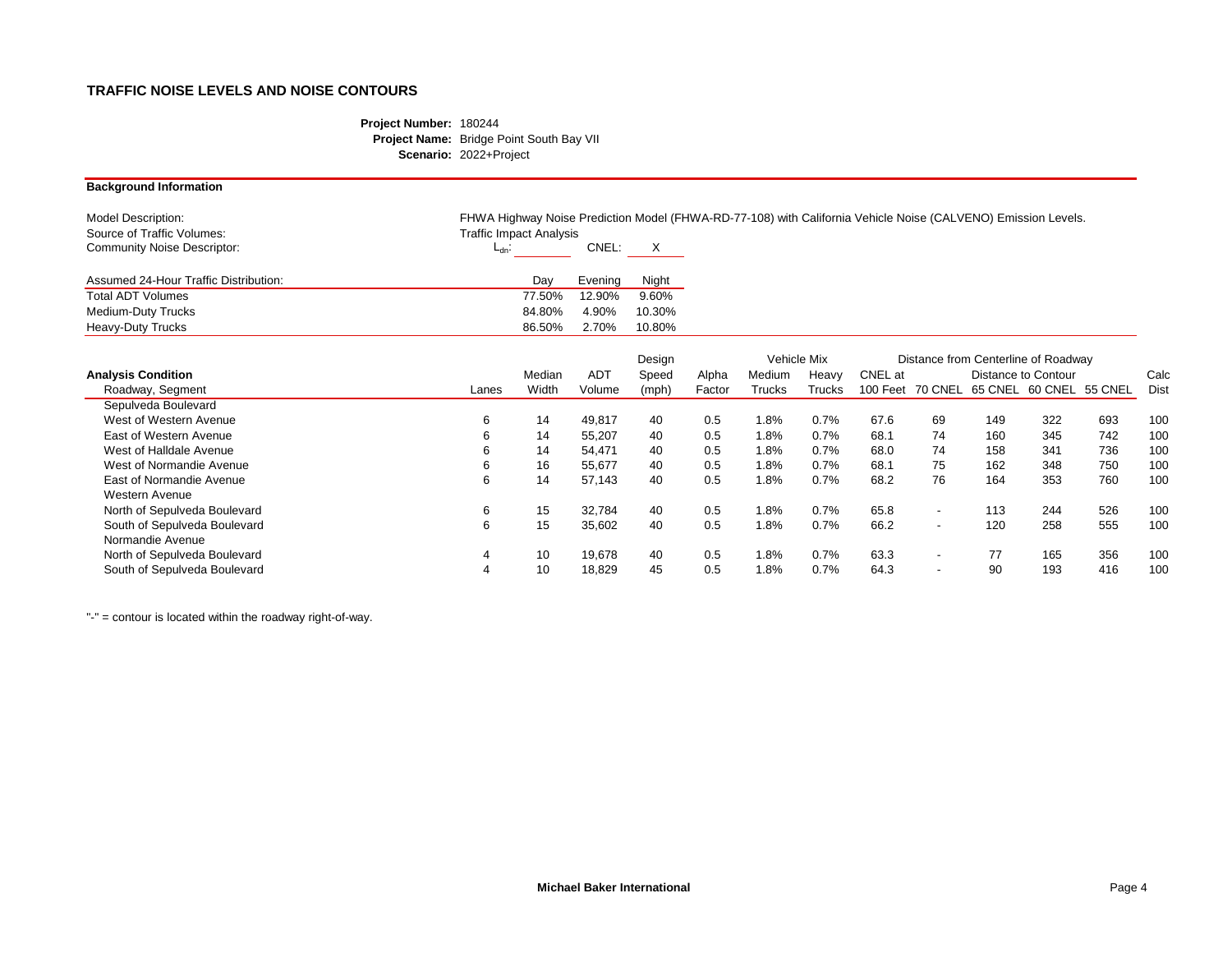### Measurement Report

### **Report Summary**

| Meter's File Name | $LxT$ Data.001                                                            |          |                     | Computer's File Name | SLM 00   |
|-------------------|---------------------------------------------------------------------------|----------|---------------------|----------------------|----------|
| Meter             | LxT1                                                                      |          |                     |                      |          |
| Firmware          | 2.404                                                                     |          |                     |                      |          |
| User              | GТ                                                                        |          |                     |                      | Location |
| Description       | <b>Bridge Point Southbay VII</b>                                          |          |                     |                      |          |
| <b>Note</b>       | Located on east side of Project Site near NW corner of Apartment Building |          |                     |                      |          |
| <b>Start Time</b> | 2020-10-13 12:28:42                                                       | Duration | 24:00:00.0          |                      |          |
| End Time          | 2020-10-14 12:28:42                                                       |          | Run Time 24:00:00.0 | Pause Time 0:00:00.0 |          |

#### **Results**

| <b>Overall Metrics</b>        |                             |                        |                            |               |                     |
|-------------------------------|-----------------------------|------------------------|----------------------------|---------------|---------------------|
| $LA_{eq}$                     | 51.8 dB                     |                        |                            |               |                     |
| LAE                           | 101.1 dB                    | SEA                    | --- dB                     |               |                     |
| EA                            | 1.4 mPa <sup>2</sup> h      |                        |                            |               |                     |
| EA8                           | 481.9 µPa <sup>2</sup> h    |                        |                            |               |                     |
| <b>EA40</b>                   | 2.4 mPa <sup>2</sup> h      |                        |                            |               |                     |
| $LZS$ <sub>peak</sub>         | 109.1 dB                    | 2020-10-13 16:45:22    |                            |               |                     |
| $\mathrm{LAS}_{\mathrm{max}}$ | 75.8 dB                     | 2020-10-14 05:42:09    |                            |               |                     |
| LAS <sub>min</sub>            | 40.3 dB                     | 2020-10-14 00:54:17    |                            |               |                     |
| $\mathsf{LA}_{\mathsf{eq}}$   | 51.8 dB                     |                        |                            |               |                     |
| $LC_{eq}$                     | 66.2 dB                     | $LC_{eq}$ - LA $_{eq}$ | 14.4 dB                    |               |                     |
| $LAI_{eq}$                    | 53.7 dB                     | $LAI_{eq} - LA_{eq}$   | 1.9dB                      |               |                     |
| <b>Exceedances</b>            | Count                       | <b>Duration</b>        |                            |               |                     |
| LAS > 85.0 dB                 | 0                           | 0:00:00.0              |                            |               |                     |
| LAS > 115.0 dB                | 0                           | 0:00:00.0              |                            |               |                     |
| LZSpeak > 135.0 dB            | 0                           | 0:00:00.0              |                            |               |                     |
| LZSpeak > 137.0 dB            | 0                           | 0:00:00.0              |                            |               |                     |
| LZSpeak > 140.0 dB            | 0                           | 0:00:00.0              |                            |               |                     |
| <b>Community Noise</b>        | <b>LDN</b>                  | <b>LDay</b>            | <b>LNight</b>              |               |                     |
|                               | $--$ dB                     | $--$ dB                | $0.0$ dB                   |               |                     |
|                               | <b>LDEN</b>                 | <b>LDay</b>            | LEve                       | <b>LNight</b> |                     |
|                               | $-$ dB                      | $---$ dB               | --- dB                     | --- dB        |                     |
| <b>Any Data</b>               | A                           |                        | C                          | Ζ             |                     |
|                               | Level                       | <b>Time Stamp</b>      | <b>Time Stamp</b><br>Level | Level         | <b>Time Stamp</b>   |
| $L_{eq}$                      | 51.8 dB                     |                        | $---$ dB                   | $---$ dB      |                     |
| $\text{Ls}_{(\text{max})}$    | 75.8 dB 2020-10-14 05:42:09 |                        | --- dB                     | $---$ dB      |                     |
| $LS_{(min)}$                  | 40.3 dB 2020-10-14 00:54:17 |                        | --- dB                     | $-$ - dB      |                     |
| $L_{\text{Peak(max)}}$        | $---$ dB                    |                        | --- dB                     | 109.1 dB      | 2020-10-13 16:45:22 |
| <b>Overloads</b>              | Count                       | <b>Duration</b>        |                            |               |                     |
|                               | $\mathbf 0$                 | 0:00:00.0              |                            |               |                     |
| $C$ totiotion                 |                             |                        |                            |               |                     |

#### **Statistics**

| IAS50    | 55.9 dB |
|----------|---------|
| LAS 10.0 | 54.4 dB |
| LAS 33.3 | 51.5dB  |
| LAS 50.0 | 49.9 dB |
| LAS 66.6 | 48.2 dB |
| LAS 90.0 | 44 4 dB |

#### $SLM_0004671_LxT_Data_001.02.$ ldbin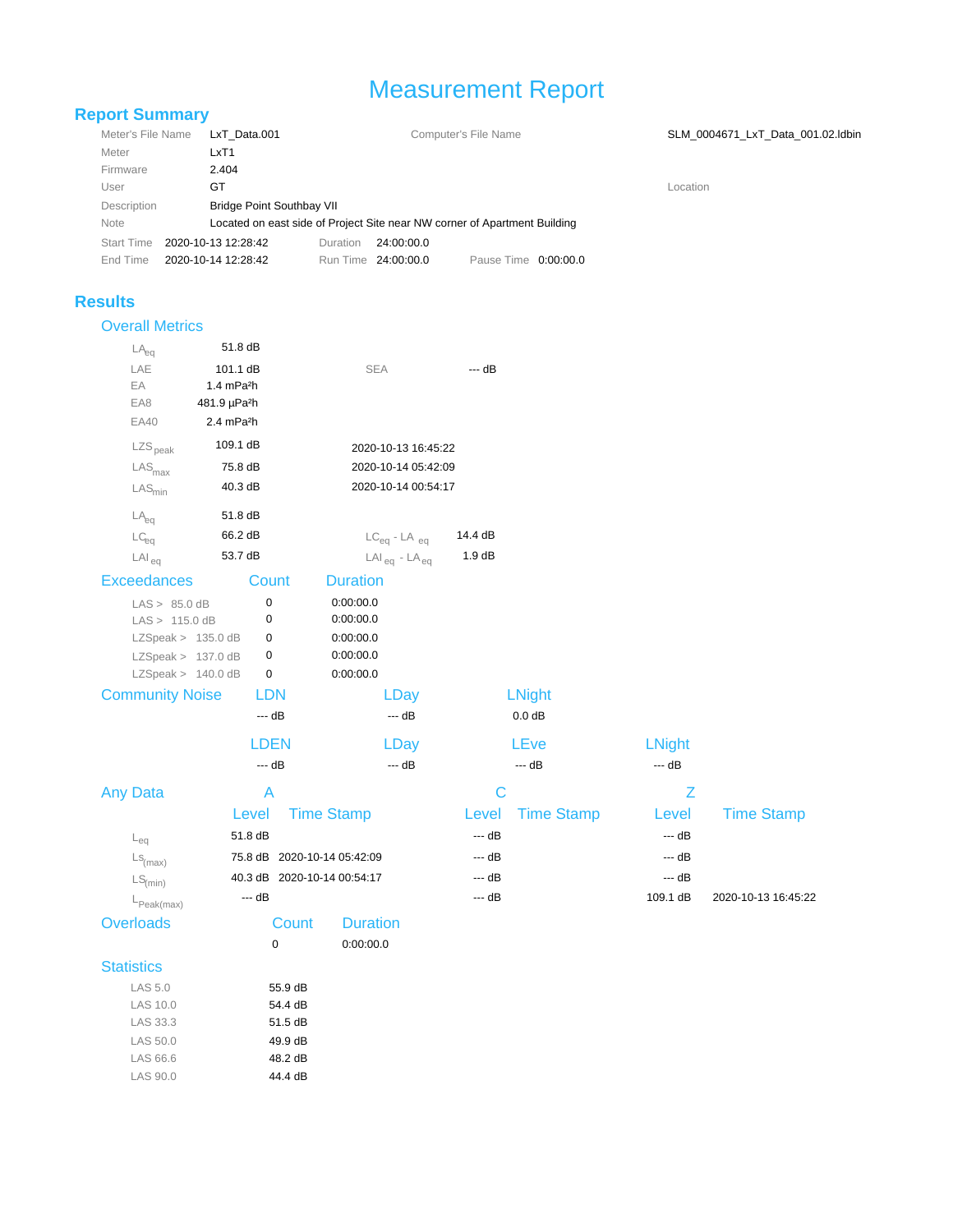### **Time History**

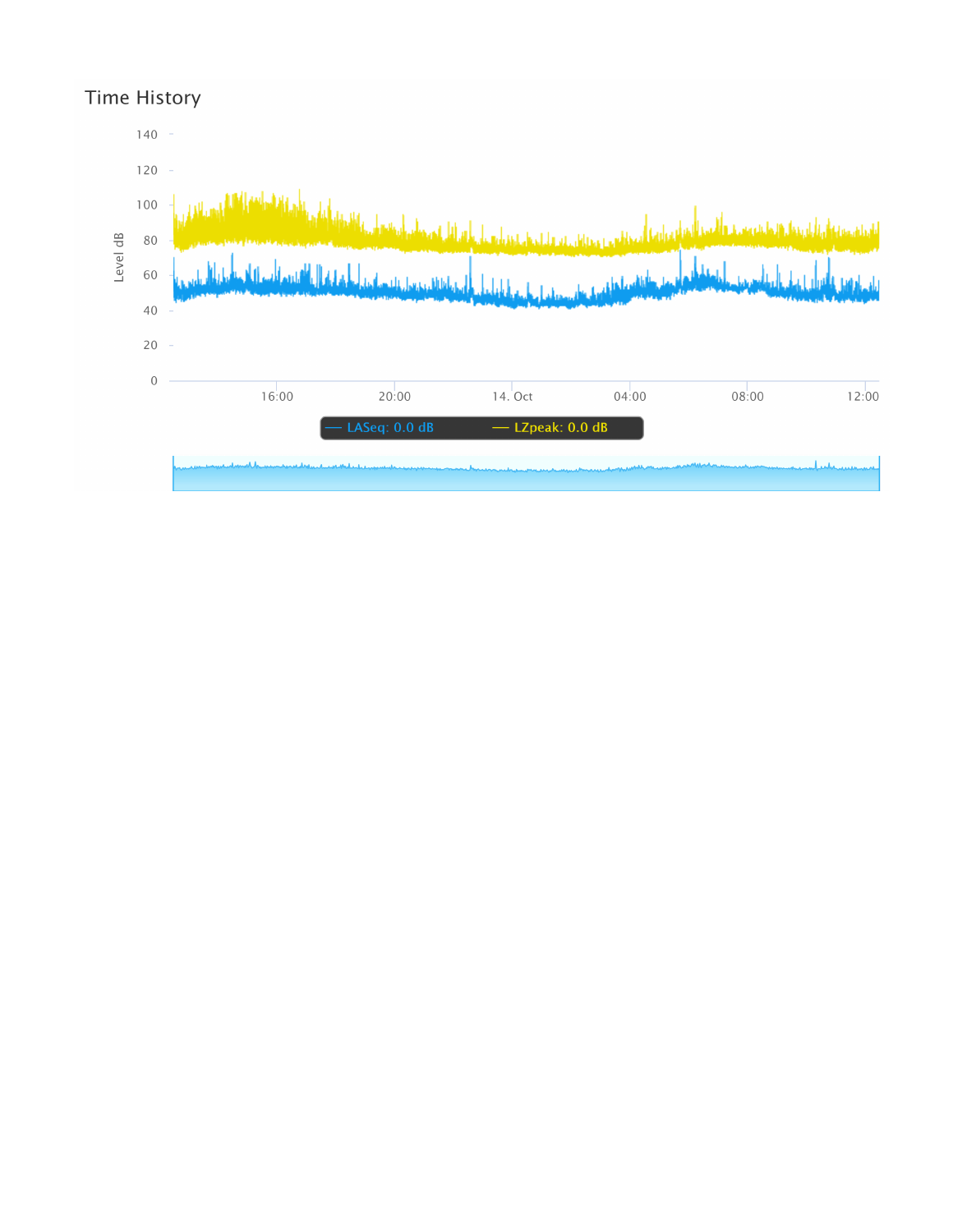### Measurement Report

### **Report Summary**

LAS 10.0 59.0 dB LAS 33.3 56.3 dB LAS 50.0 54.9 dB LAS 66.6 53.3 dB LAS 90.0 **49.7 dB** 

| Meter's File Name | $LxT$ Data.001                                                          |          |                     | Computer's File Name |          | SLM 0006082 LxT Data 001.03.Idbin |
|-------------------|-------------------------------------------------------------------------|----------|---------------------|----------------------|----------|-----------------------------------|
| Meter             | LxT1                                                                    |          |                     |                      |          |                                   |
| Firmware          | 2.404                                                                   |          |                     |                      |          |                                   |
| User              | GT                                                                      |          |                     |                      | Location |                                   |
| Description       | <b>Bridge Point Southbay VII</b>                                        |          |                     |                      |          |                                   |
| Note              | East side of Project Site, adjacent to south side of Apartment Building |          |                     |                      |          |                                   |
| <b>Start Time</b> | 2020-10-13 12:35:03                                                     | Duration | 24:00:00.0          |                      |          |                                   |
| End Time          | 2020-10-14 12:35:03                                                     |          | Run Time 24:00:00.0 | Pause Time 0:00:00.0 |          |                                   |

#### **Results**

| <b>Overall Metrics</b>     |                             |                        |               |                            |                     |
|----------------------------|-----------------------------|------------------------|---------------|----------------------------|---------------------|
| $LA_{eq}$                  | 56.5 dB                     |                        |               |                            |                     |
| LAE                        | 105.9 dB                    | SEA                    | --- dB        |                            |                     |
| EA                         | 4.3 mPa <sup>2</sup> h      |                        |               |                            |                     |
| EA8                        | 1.4 mPa <sup>2</sup> h      |                        |               |                            |                     |
| <b>EA40</b>                | 7.2 mPa <sup>2</sup> h      |                        |               |                            |                     |
| $LZS_{peak}$               | 110.5 dB                    | 2020-10-13 12:35:51    |               |                            |                     |
| LAS <sub>max</sub>         | 81.3 dB                     | 2020-10-13 14:28:34    |               |                            |                     |
| LAS <sub>min</sub>         | 44.2 dB                     | 2020-10-14 01:58:13    |               |                            |                     |
| $LA_{eq}$                  | 56.5 dB                     |                        |               |                            |                     |
| $LC_{\text{eq}}$           | 67.4 dB                     | $LC_{eq}$ - LA $_{eq}$ | 10.9 dB       |                            |                     |
| $LAI_{eq}$                 | 58.3 dB                     | $LAI_{eq} - LA_{eq}$   | 1.8dB         |                            |                     |
| <b>Exceedances</b>         | Count                       | <b>Duration</b>        |               |                            |                     |
| LAS > 85.0 dB              | 0                           | 0:00:00.0              |               |                            |                     |
| LAS > 115.0 dB             | 0                           | 0:00:00.0              |               |                            |                     |
| LZSpeak > $135.0$ dB       | 0                           | 0:00:00.0              |               |                            |                     |
| LZSpeak > $137.0$ dB       | 0                           | 0:00:00.0              |               |                            |                     |
| LZSpeak > 140.0 dB         | 0                           | 0:00:00.0              |               |                            |                     |
| <b>Community Noise</b>     | <b>LDN</b>                  | <b>LDay</b>            | <b>LNight</b> |                            |                     |
|                            | --- dB                      | --- dB                 | $0.0$ dB      |                            |                     |
|                            | <b>LDEN</b>                 | <b>LDay</b>            | LEve          | <b>LNight</b>              |                     |
|                            | $--$ dB                     | $---$ dB               | --- dB        | $--$ dB                    |                     |
| <b>Any Data</b>            | A                           |                        | $\mathsf{C}$  |                            | Z                   |
|                            | Level                       | <b>Time Stamp</b>      | Level         | <b>Time Stamp</b><br>Level | <b>Time Stamp</b>   |
| $L_{eq}$                   | 56.5 dB                     |                        | --- dB        | --- dB                     |                     |
| $\text{Ls}_{(\text{max})}$ | 81.3 dB 2020-10-13 14:28:34 |                        | --- dB        | --- dB                     |                     |
| $LS_{(min)}$               | 44.2 dB 2020-10-14 01:58:13 |                        | --- dB        | --- dB                     |                     |
| $L_{\text{Peak(max)}}$     | --- dB                      |                        | --- dB        | 110.5 dB                   | 2020-10-13 12:35:51 |
| <b>Overloads</b>           | Count                       | <b>Duration</b>        |               |                            |                     |
|                            | 0                           | 0:00:00.0              |               |                            |                     |
| <b>Statistics</b>          |                             |                        |               |                            |                     |
| LAS 5.0                    | 60.4 dB                     |                        |               |                            |                     |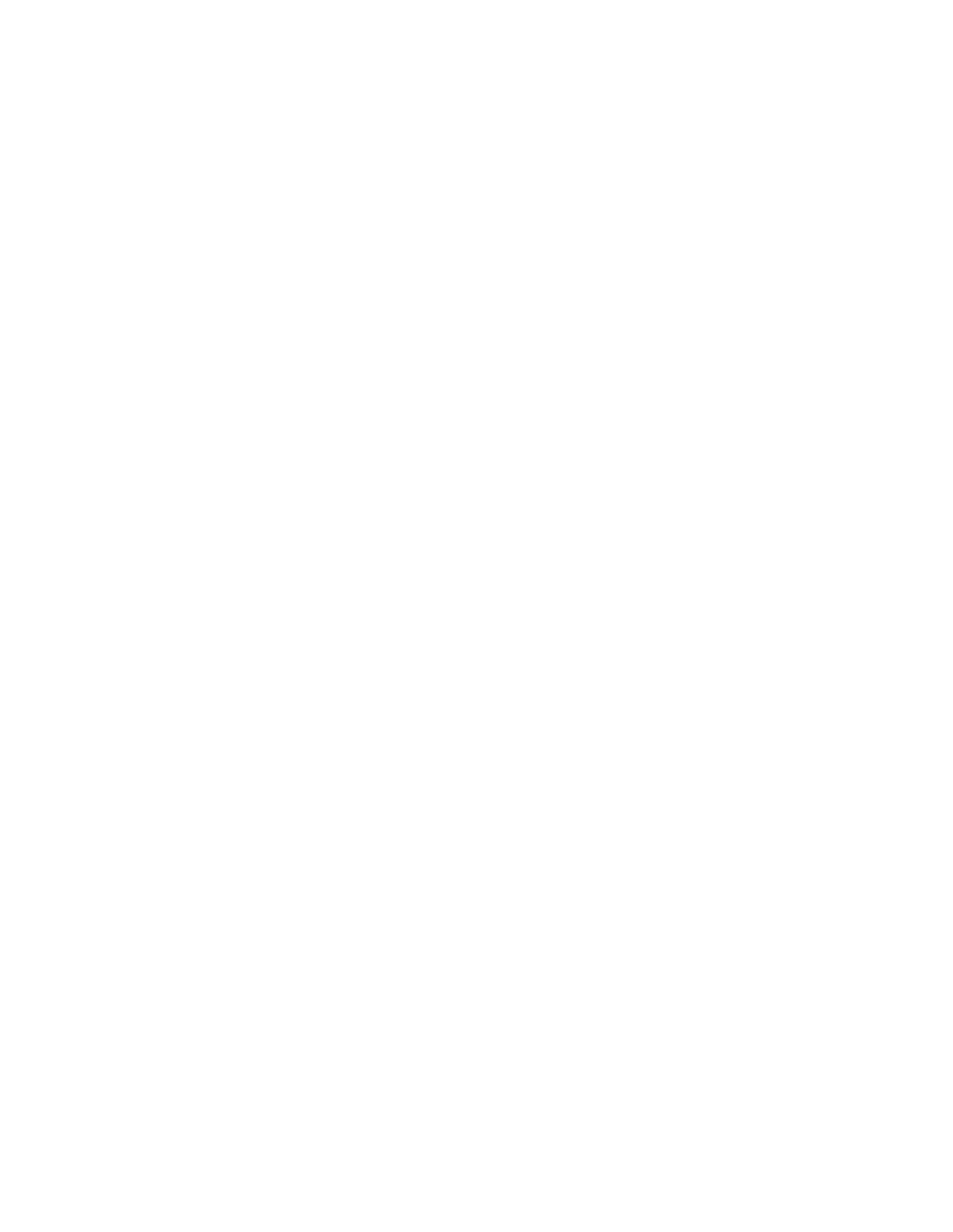## Measurement Report

| <b>Report Summary</b>      |                          |                                                                  |                        |        |                                   |               |                     |
|----------------------------|--------------------------|------------------------------------------------------------------|------------------------|--------|-----------------------------------|---------------|---------------------|
| Meter's File Name          | LxT_Data.001             |                                                                  | Computer's File Name   |        | SLM_0004209_LxT_Data_001.03.Idbin |               |                     |
| Meter                      | LxT1                     |                                                                  |                        |        |                                   |               |                     |
| Firmware                   | 2.404                    |                                                                  |                        |        |                                   |               |                     |
| User                       | GT                       |                                                                  |                        |        | Location                          |               |                     |
| Description<br>Note        |                          | <b>Bridge Point Southbay VII</b><br>South side of Sepulveda Blvd |                        |        |                                   |               |                     |
| <b>Start Time</b>          | 2020-10-13 12:48:28      | Duration                                                         | 24:00:00.0             |        |                                   |               |                     |
| End Time                   | 2020-10-14 12:48:28      | Run Time                                                         | 0:00:00.5              |        | Pause Time 23:59:59.5             |               |                     |
| <b>Results</b>             |                          |                                                                  |                        |        |                                   |               |                     |
| <b>Overall Metrics</b>     |                          |                                                                  |                        |        |                                   |               |                     |
| $LA_{eq}$                  | 70.9 dB                  |                                                                  |                        |        |                                   |               |                     |
| LAE                        | 67.9 dB                  |                                                                  | <b>SEA</b>             | --- dB |                                   |               |                     |
| EA                         | $0.7 \mu Pa^2h$          |                                                                  |                        |        |                                   |               |                     |
| EA8                        | 39.6 mPa <sup>2</sup> h  |                                                                  |                        |        |                                   |               |                     |
| <b>EA40</b>                | 197.8 mPa <sup>2</sup> h |                                                                  |                        |        |                                   |               |                     |
| $LZS_{peak}$               | 89.8 dB                  |                                                                  | 2020-10-13 12:48:28    |        |                                   |               |                     |
| LAS <sub>max</sub>         | 71.4 dB                  |                                                                  | 2020-10-13 12:48:28    |        |                                   |               |                     |
| LAS <sub>min</sub>         | 70.7 dB                  |                                                                  | 2020-10-13 12:48:28    |        |                                   |               |                     |
| $LA_{eq}$                  | 70.9 dB                  |                                                                  |                        |        |                                   |               |                     |
| $LC_{eq}$                  | 74.1 dB                  |                                                                  | $LC_{eq}$ - LA $_{eq}$ | 3.2 dB |                                   |               |                     |
| $LAI_{eq}$                 | 79.2 dB                  |                                                                  | $LAI_{eq} - LA_{eq}$   | 8.2 dB |                                   |               |                     |
| <b>Exceedances</b>         |                          | <b>Duration</b><br>Count                                         |                        |        |                                   |               |                     |
|                            | LAS > 85.0 dB            | 0<br>0:00:00.0                                                   |                        |        |                                   |               |                     |
|                            | LAS > 115.0 dB           | 0<br>0:00:00.0                                                   |                        |        |                                   |               |                     |
|                            | LZSpeak > $135.0$ dB     | 0<br>0:00:00.0                                                   |                        |        |                                   |               |                     |
|                            | LZSpeak > $137.0$ dB     | 0<br>0:00:00.0                                                   |                        |        |                                   |               |                     |
|                            | LZSpeak > 140.0 dB       | 0<br>0:00:00.0                                                   |                        |        |                                   |               |                     |
| <b>Community Noise</b>     |                          | <b>LDN</b>                                                       | <b>LDay</b>            |        | <b>LNight</b>                     |               |                     |
|                            |                          | --- dB                                                           | --- dB                 |        | 0.0 dB                            |               |                     |
|                            |                          | <b>LDEN</b>                                                      | <b>LDay</b>            |        | LEve                              | <b>LNight</b> |                     |
|                            |                          | --- dB                                                           | --- dB                 |        | --- dB                            | --- dB        |                     |
| <b>Any Data</b>            |                          | A                                                                |                        | С      |                                   | Ζ             |                     |
|                            | Level                    | <b>Time Stamp</b>                                                |                        | Level  | <b>Time Stamp</b>                 | Level         | <b>Time Stamp</b>   |
|                            | 72.3 dB                  |                                                                  |                        | --- dB |                                   | --- dB        |                     |
| $\mathsf{L}_{\text{eq}}$   |                          | 71.4 dB 2020-10-13 12:48:28                                      |                        | --- dB |                                   | --- dB        |                     |
| $\text{Ls}_{(\text{max})}$ |                          | 70.7 dB 2020-10-13 12:48:28                                      |                        | --- dB |                                   | --- dB        |                     |
| $LS_{(min)}$               | --- dB                   |                                                                  |                        | --- dB |                                   | 89.8 dB       | 2020-10-13 12:48:28 |
| $L_{\text{Peak(max)}}$     |                          |                                                                  |                        |        |                                   |               |                     |
| <b>Overloads</b>           |                          | Count                                                            | <b>Duration</b>        |        |                                   |               |                     |
|                            |                          | 0                                                                | 0:00:00.0              |        |                                   |               |                     |
| <b>Statistics</b>          |                          |                                                                  |                        |        |                                   |               |                     |
| LAS 5.0                    |                          | 71.4 dB                                                          |                        |        |                                   |               |                     |
| LAS 10.0                   |                          | 71.2 dB                                                          |                        |        |                                   |               |                     |
| LAS 33.3                   |                          | 71.0 dB                                                          |                        |        |                                   |               |                     |
| LAS 50.0                   |                          | 70.8 dB                                                          |                        |        |                                   |               |                     |
| LAS 66.6<br>LAS 90.0       |                          | 70.8 dB<br>70.7 dB                                               |                        |        |                                   |               |                     |
|                            |                          |                                                                  |                        |        |                                   |               |                     |